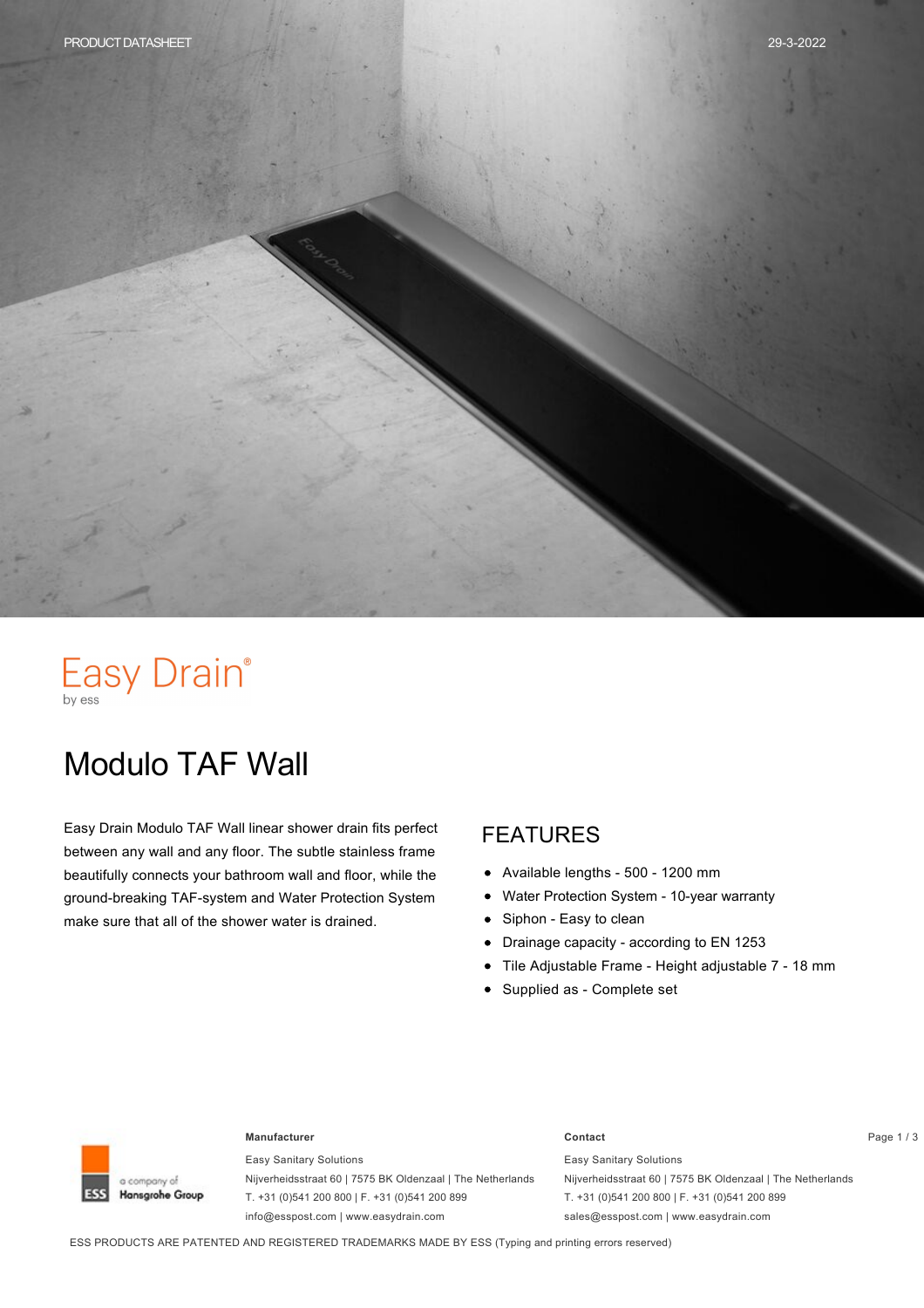### GENERAL

| Serie         | Modulo TAF Wall                           |
|---------------|-------------------------------------------|
| Name          | Modulo TAF Wall                           |
| Model         | Rectangular shower drain                  |
| Length (mm)   | 500, 600, 700, 800, 900, 1000, 1100, 1200 |
| Product type  | Complete                                  |
| Application   | New construction, Renovation              |
| Certification | EN1253, ETAG-022, cUPC, DIN 18534         |
|               |                                           |

#### **INSTALLATION**

| Substrate                                   | Concrete / Sand Cement, Wooden floors, Lewis sheets |
|---------------------------------------------|-----------------------------------------------------|
| Floor finish                                | Tiles / Mosaic, Glass Mosaic, Thin tiles            |
| Height adjustable feet                      | Included                                            |
| Installation option                         | Wall                                                |
| Outlet                                      | Horizontal                                          |
| Connection (mm)                             | 50 (Global) / 56 (UK)                               |
| Min. installation depth (mm) (built-in set) | 83                                                  |
| Min. installation depth (mm) (incl. grate)  | 90                                                  |

#### DRAINAGE

| Max. drainage capacity entrance (I/min) |  |
|-----------------------------------------|--|
| Max. drainage capacity wall (I/min)     |  |
| Max. drainage capacity (I/min)          |  |

#### **BUILT-IN SET**

| Included<br>Pre-assembled sealing membrane |  |
|--------------------------------------------|--|
| Cleanable<br>Siphon features               |  |
| Water seal height (mm)<br>50               |  |
| Outlet<br>Horizontal                       |  |
| Material siphon<br>Polypropylene (PP)      |  |

#### **DESIGN**

| Grate finish                   | Black glass                 |
|--------------------------------|-----------------------------|
| Grate pattern                  | Zero / Closed               |
| Grate width (mm)               | 45                          |
| Grate tile insert (mm)         | N.A.                        |
| Adjustable grate               | <b>No</b>                   |
| Frame type                     | TAF (Tile Adjustable Frame) |
| <b>TAF Frame material</b>      | Stainless steel (304)       |
| Design frame finish            | N.A.                        |
| Frame width (mm)               | 81                          |
| Wheelchair accessible          | No                          |
| <b>Extension set available</b> | Yes                         |



Easy Sanitary Solutions Nijverheidsstraat 60 | 7575 BK Oldenzaal | The Netherlands T. +31 (0)541 200 800 | F. +31 (0)541 200 899 info@esspost.com | www.easydrain.com

### **Manufacturer Contact** Page 2 / 3

Easy Sanitary Solutions Nijverheidsstraat 60 | 7575 BK Oldenzaal | The Netherlands T. +31 (0)541 200 800 | F. +31 (0)541 200 899 sales@esspost.com | www.easydrain.com

ESS PRODUCTS ARE PATENTED AND REGISTERED TRADEMARKS MADE BY ESS (Typing and printing errors reserved)